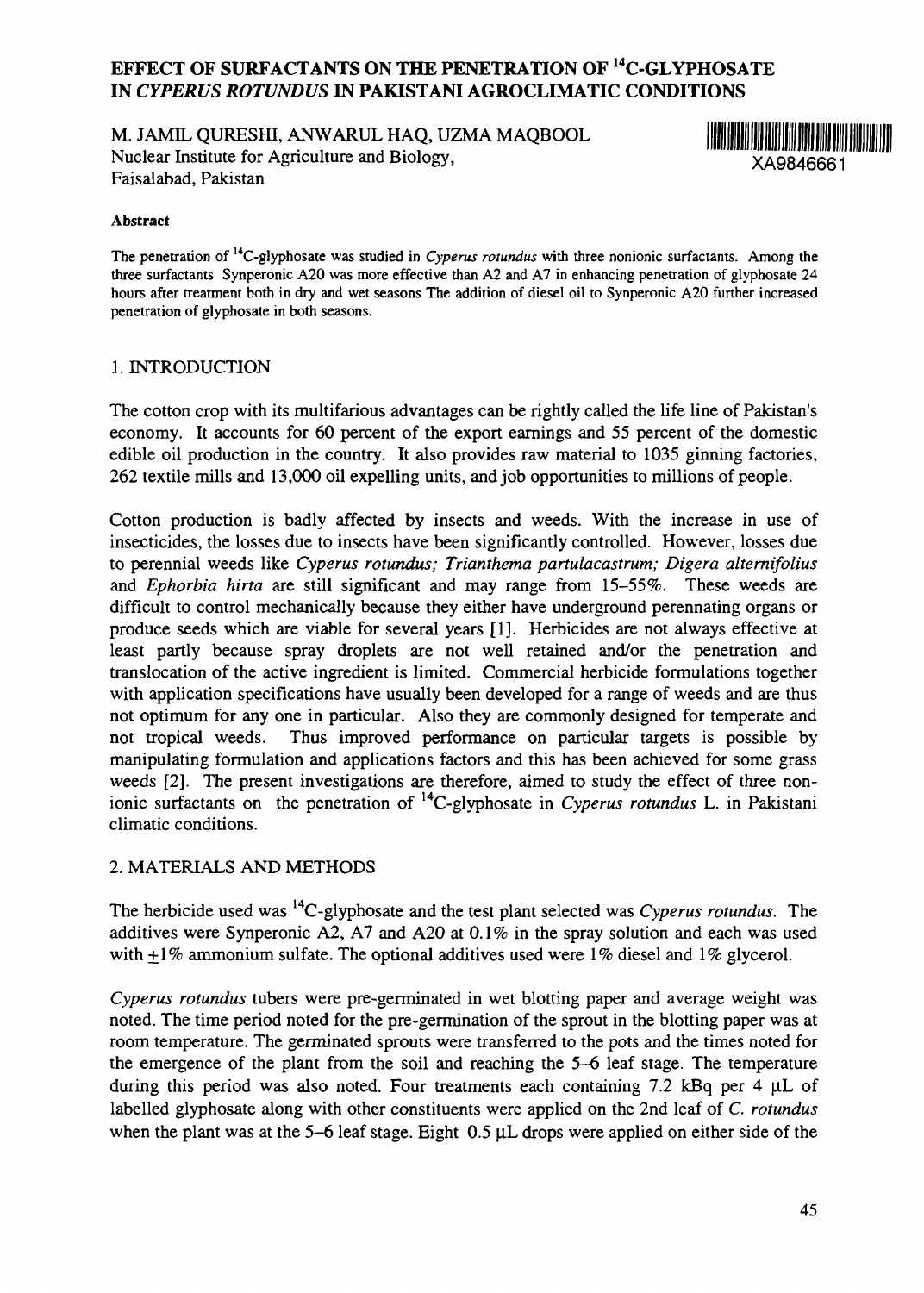midrib in a 2 cm area starting 10 cm from the tip without touching the leaf. Aliquots  $(4 \mu L)$ were added to 2 scintillation vials to check the application rates. After 24 h, the treated area was painted with cellulose acetate in 9:1 acetone/water. After drying, the cellulose acetate film was removed with tweezers and dissolved in 2 ml glacial acetic acid and  $5 - 10$  ml of the scintillator permaflour was added for counting. The treated leaves and plants were harvested after 4 and 24 h and 5 d.

## 3. RESULTS AND DISCUSSION

The emergence of the plants took two days and the 5-6 leaf stage was reached after 15-21 days during summer and 75 days in winter. In the summer (August) minimum temperatures were  $24-29^{\circ}$ C and maxima 37-42  $^{\circ}$ C; corresponding winter (January-March) temperatures were 7-21<sup>o</sup>C and 13-32<sup>o</sup>C. Relative humidities in summer were 68-71% in the morning and 42-54% in the evening. Winter values were 62-88% and 43-58% respectively. The only rainfall in both periods consisted of light showers at night.

The amount of radioactivity in the cellulose acetate film, treated zone, remaining zone, 10 cm zone and remaining part of the plant harvested after 4, 24 hours and 5 days after five treatments are recorded in Tables 1 and 2.

| Distribution of C-14 ( $%$ of applied) |                      |                 |                   |                         |                    |                 |  |  |  |  |  |
|----------------------------------------|----------------------|-----------------|-------------------|-------------------------|--------------------|-----------------|--|--|--|--|--|
| Sr. Formulation<br>No. additive        | Cellulose<br>acetate | Treated<br>zone | Remaining<br>zone | $10 \text{ cm}$<br>zone | Remaining<br>plant | Total<br>uptake |  |  |  |  |  |
|                                        | (After 4 hours)      |                 |                   |                         |                    |                 |  |  |  |  |  |
| 1. Synperonic A-2                      | 83.6                 | 1.5             | 2.9               | 1.4                     | 3.3                | 9.1             |  |  |  |  |  |
| 2. Synperonic A-7                      | 88.2                 | 1.3             | 2.5               | 2.0                     | 2.7                | 8.5             |  |  |  |  |  |
| 3. Synperonic A-20                     | 54.2                 | 9.4             | 10.1              | 2.5                     | 13.2               | 35.2            |  |  |  |  |  |
| 4. Synperonic $A20 + Di$ esel oil 40.6 |                      | 15.9            | 11.1              | 7.0                     | 12.7               | 46.7            |  |  |  |  |  |
| 5. 'Roundup alone                      | 90.3                 | 3.5             | 1.4               | 1.6                     | 1.1                | 7.6             |  |  |  |  |  |
|                                        | (After 24 hours)     |                 |                   |                         |                    |                 |  |  |  |  |  |
| 1. Synperonic A-2                      | 56.3                 | 4.6             | 8.7               | 5.3                     | 20.2               | 38.8            |  |  |  |  |  |
| 2. Synperonic A-7                      | 48.4                 | 3.3             | 4.4               | 5.8                     | 26.6               | 40.1            |  |  |  |  |  |
| 3. Synperonic A-20                     | 27.6                 | 5.0             | 14.0              | 5.7                     | 42.2               | 66.9            |  |  |  |  |  |
| 4. Synperonic A20 + Diesel oil 12.4    |                      | 8.8             | 14.8              | 6.3                     | 49.6               | 79.5            |  |  |  |  |  |
| 5. 'Roundup' alone                     | 61.2                 | 9.1             | 6.2               | 5.8                     | 13.4               | 34.5            |  |  |  |  |  |
|                                        | (After 5 days)       |                 |                   |                         |                    |                 |  |  |  |  |  |
| 1. Synperonic A-2                      | 49.5                 | 3.3             | 14.2              | 5.4                     | 21.6               | 43.3            |  |  |  |  |  |
| 3. Synperonic A-20                     | 16.6                 | 4.8             | 13.8              | 8.3                     | 47.4               | 74.3            |  |  |  |  |  |
| 4. Synperonic $A20 + D$ iesel oil 8.5  | 7.3                  | 11.8            | 8.7               | 54.6                    | 82.4               |                 |  |  |  |  |  |
| 5. 'Roundup alone'                     | 54.2                 | 5.0             | 8.6               | 7.8                     | 19.3               | 40.7            |  |  |  |  |  |

## TABLE 1. EFFECT OF SURFACTANTS ON THE PENETRATION OF GLYPHOSATE IN *C.ROTUNDUS* AFTER APPLICATION AT THE 5 TO 6 LEAF STAGE IN SUMMER